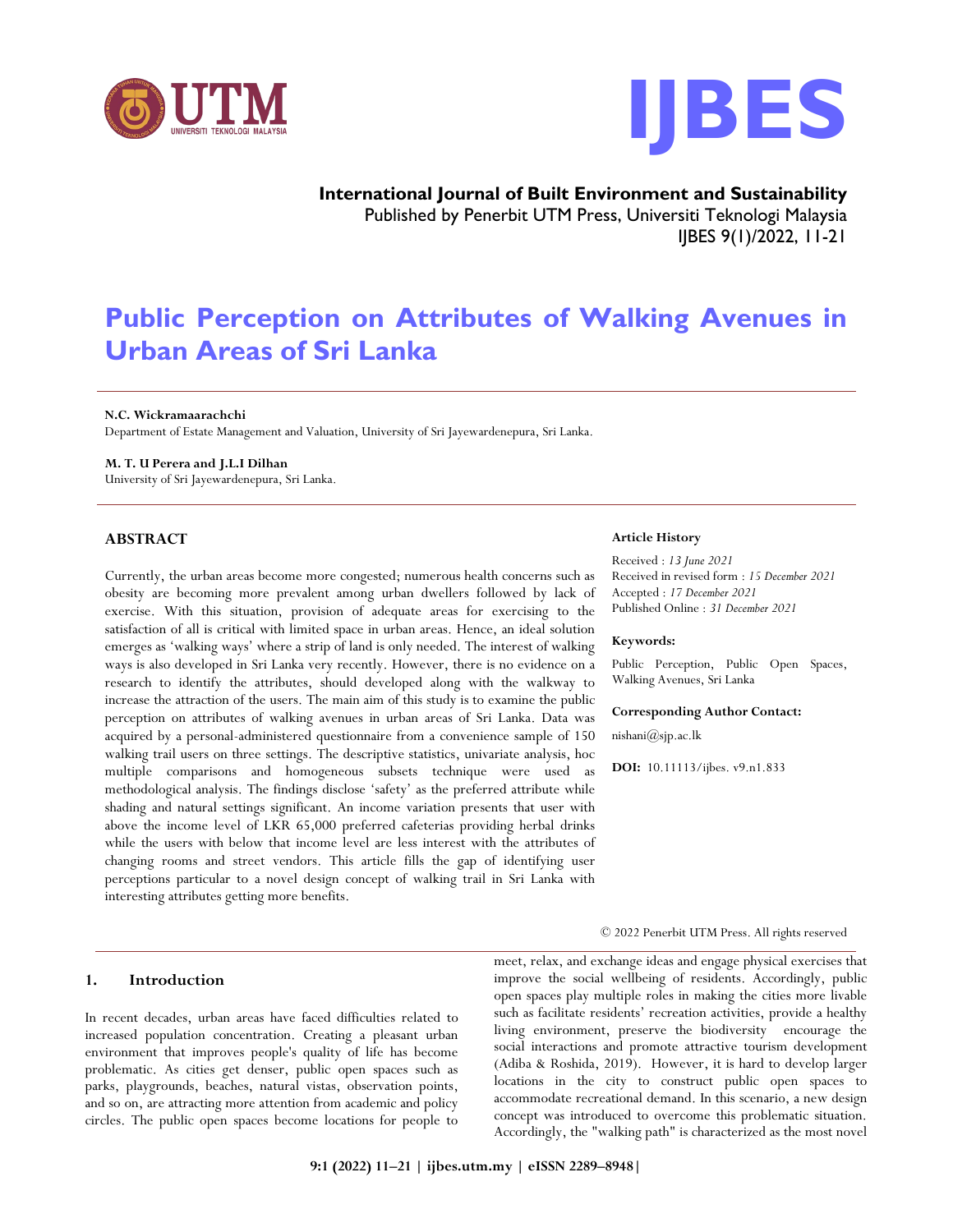and original idea, which arose from the conversion of narrow strips, primarily of stream bank reserve or areas accessible between two different land uses, with the purpose of fostering urban residents to engage in physical activity. Henceforth, the government's attempt to improve the walkways in line with the elements of current land use planning and typically acknowledged in different themes such as jogging track, walking avenue, walking track and walking trail, etc., (Ranasingha & Ashika, 2016). Walkaways promote the preservation of bio-diversity, adding a more esthetic view to the urban milieu as well as enhancing social values with improvement of quality of life of urban dwellers.

The quality of life of the urban dwellers is usually based on the quality features of open spaces including walking avenues that meet their desires and requirements. Although the projects of public open spaces development including walking avenues have flourished only with physical development but ignored the public desires and requirements in planning and designing of public open spaces in different urban setting. These inconsistencies have led new development initiatives to lose their value and become a societal expense. Lately people's use and contentment with public open spaces as well as influencing variables has been the subject of much scientific research. Consequently the physical features of open spaces (including walkways) such as accessibility, size, facilities, and natural view as well as quality have been proven to influence people's experiences and perceptions (Bedimo-Rung, et al., 2005; Ezennia, et al., 2017; Farahani & Maller, 2018). Thus, without adequate upkeep, simply having facilities is insufficient (Koppen, et al., 2014). Accordingly, physical characteristics, services, maintenance, and management of open spaces, on the other hand, are internal variables that have a direct impact on people's intention and preference (Bedimo-Rung, et al., 2005; Loukaitou-Sideris, et al., 2016; Ramlee, et al., 2016). Meanwhile, several external elements are indirectly related to people's perceptions and contentment with open spaces. One of the most important aspects in this regard is user behavior. Other users' misbehavior leads to widespread unfavorable perceptions. In contrast, socioeconomic characteristics such as age, gender, education, occupation, and income of users (park, walkway, and playground etc.) are equally related to people's feelings within the open recreational space. These aspects are crucial in the provision of public open spaces to increase their quality and design them in accordance with user intentions and preferences. However, prior study has found significant links between public open spaces mainly park and playground features and user preference, as well as between neighborhood preferences and open spaces feature well-being. It conveniently ignores recreational walking, particularly the novel concept of walking trails and its attributes. Therefore more research is needed to examine individual walking track characteristics in depth and assess their relationships with contextually relevant social and economic characteristics of users to close these gaps and establish a better evidence basis to guide walking track design. The main aim of the present study is to examine the public perception on attributes of walking avenue in urban areas of Sri Lanka while assessing comparative influence of individuals' social and economic dynamics with walking trail attributes. The findings of the study will facilitate the policymakers and planners to enhance the use of walking trails effectively than the current use.

## **2. Theoretical Background**

The concept of public open space is prestigious urban design element in planning field (Rogers, 1999; Ezennia, et al., 2017). Public open space is often acknowledged by urban planners and landscape architects as per the acronym of 'POS' (Manta, et al., 2018). Although, within the wider built environment literature, there is a lack of unanimity on how to define public open space. Accordingly, Gold, (1980) defined the term of public open spaces as different meanings which were "Public" denoted as national or local government ownership; "open" publicized as to access for all or not a space for buildings and place for a green; and "space" called as a continual area or expanse which is free, vacant, or unoccupied. Afterward Madanipour, (2003) defined public space as areas beyond the control of an individual or small group, bridging the gap between private and public areas and serving a range of overlapping functional and symbolic functions which have multipurpose accessibility. Accordingly, public open space allies to those entire elements inbuilt and natural environment where the public has free access within the framework of their function (Koppen, et al., 2014) either for collective or personal activities (Wang, et al., 2015). In the current urban milieu, public open spaces are providing tremendous benefits to the economy, society and natural environment viz., protection of natural resources, conservation of historic and archeological sites, resource management, encourage the local economy through job creation and investment, social interaction and social cohesion and expressively providing physical and mental fitness (health) via offering recreation and leisure (Yassin, et al., 2012; Wan & Shen, 2015; Ranasingha & Ashika, 2016; Rahana & Nizar, 2020).

Recreation, in its wider sense, is identical with leisure for most people or else, recreation and leisure are synonymous terms for things which are done during free time (Koppen, et al., 2014). Conversely, the concept of leisure and recreation has a longlasting history. As per the historical records, the concepts of Garden City, City Beautiful Movement and Neighborhood Unit can be considered as basic theories relating to the notion of recreation since the utopian philosophic era, while recreation was considered to restore mental energy/mental balance by discharging (surplus) energy which can be physical and/or psychological (Jazilatur, 2008). Accordingly, it was developed as far back as the late 19th century since seems applicable today too. Present day recreation still functions as a tool to restore and conserve men and women's energy for further work, duties, and obligations (Brademas, 2018). Even though, the physical activities are being phased out of daily life, transportation, and the workplace while some people walk and exercise in their spare time to make up for their inactive lifestyles. Accordingly, residents have access to local physical activity possibilities, notably recreational walking, through public open spaces (POSs), which are regarded as an important community resource for facilitating active living in the modern era. In modern built environment literature, studies are confirmed significant positive associations of POS access with recreational walking (Bjerke, et al., 2006; Conedera, et al., 2015; Manta, et al., 2018; Adiba & Roshida, 2019). Conversely, planning and design literature elaborated the importance of planning the suitable spaces for walking in urban environment (Giles-Corti et al., 2005; Jim & Chen, 2006) while requirement of overlong space for such development. The present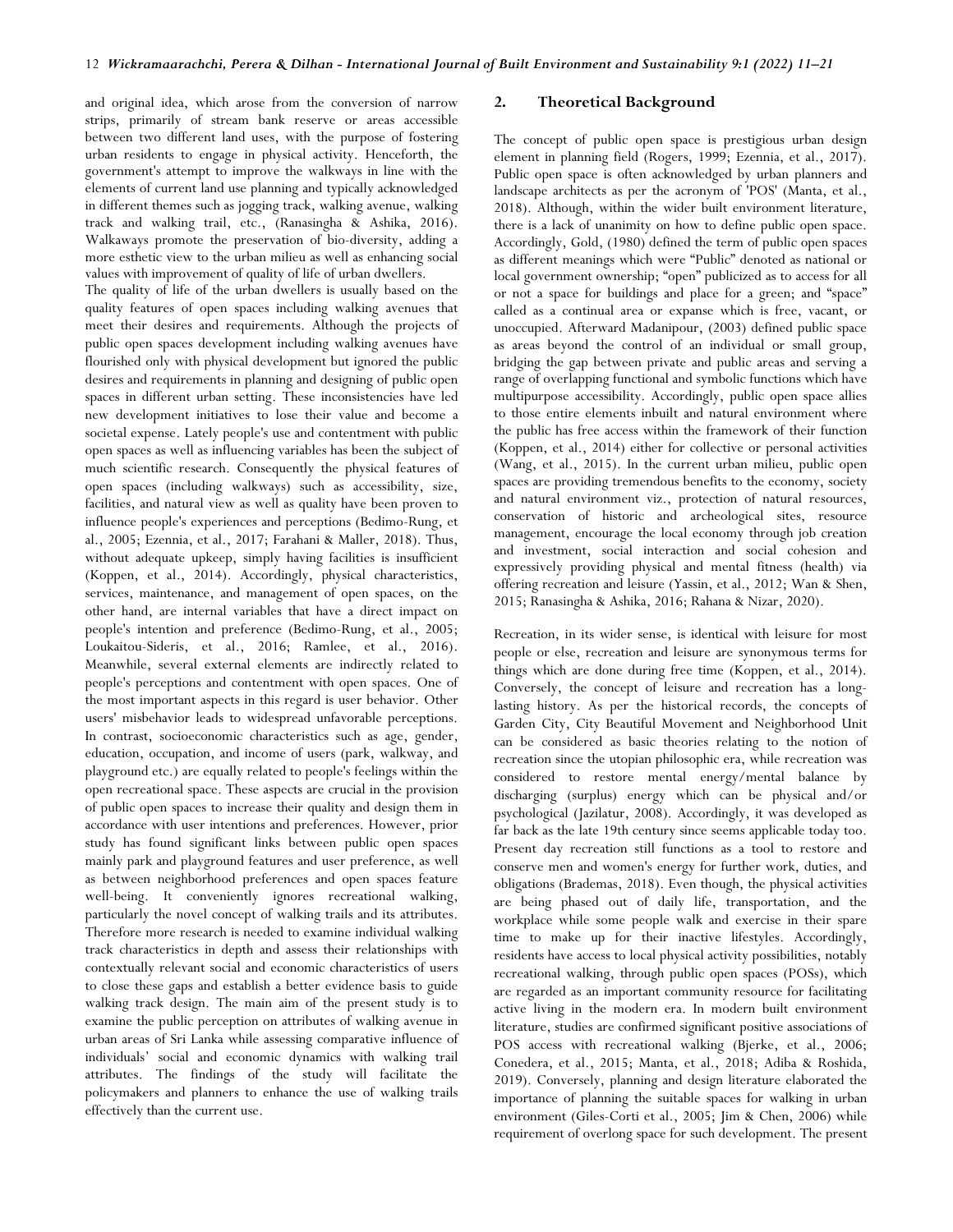high demand and competition for urban land resources, it is extremely difficult to locate land for public open space development, explicitly for recreational walking in metropolitan regions. Consequently, narrow strips of stream bank reserve were identified as prime areas for designing public open spaces to promote recreational walking (Refer Figure 1). The new style of public open space is a renowned idea in urban planning today, and it is often recognized in several themes, such as jogging track, walking avenue, walking track, and walking trail, (Ranasingha & Ashika, 2016) inter alia.



**Figure 1** Graphical Illustration of POS with Walking Avenue (Constructed by Author, 2019)

## *2.1 Attributes of walking Avenues*

There is very little information relevant to walking avenue attributes in prevailing literature since the concept has been newly endorsed in urban planning. Therefore, the common characteristics of public open spaces were considered for this study. The studies found that "access" as a major attribute in open spaces (Grahn & Stigsdotter, 2003; Peterson, et al., 1983; Jim & Chen, 2006; Schipperijn, et al., 2010; Koppen, et al., 2014; Loukaitou-Sideris, et al., 2016). According to Bedimo-Rung et al. (2005), access has been defined as "the ability of people to get to and navigate within a public open space" which has been measured using the criterion of park availability to the community, distance from the visitors' place of residence, and ability to navigate within the park. In addition, Fisher et al., (2004) empirically investigated the accessibility measures of older adults towards open spaces in Portland. The results revealed that the overall measure of walking activity within the neighborhood was significantly associated with the number of parking areas, paths, and trails per neighborhood acre, parking condition and traffic to the park. Accordingly, "access" was the main attribute of public open spaces in different studies.

Subsequently, the "Aesthetic appearance" of the natural environment was identified as another attribute of public open spaces in literature. Accordingly, Gobster and Westphal, (2004) confirmed that aesthetic appearance is a critical factor for attracting visitors to Chicago River greenways. Furthermore, Giles-Corti et al., (2005) examined the aesthetic components for contributing to people's enjoyment of open spaces which were tree-lined paths, water features, and the presence of birds, etc.

However, aesthetic appearance was measured as per the different dimensions of the natural setting, particularly on perception and preference of user experiences of nature view, landscape, and the environmental features and qualities (Alessa, Bennett, & Kliskey, 2003; Bedimo-Rung, et al., 2005; Brademas, 2018; Madureira, et al., 2018).

The "safety" is one of thr important attribute that has significantly considered when developing public open spaces according to different perspectives of literature (Bedimo-Rung, et al., 2005; Bjerke, et al., 2006; De La Barrera, et al., 2016; Jim & Shan, 2013; Ode Sang, et al., 2016; Schetke, et al., 2016). Bedimo-Rung et al. (2005) empirically investigated the importance of safety factors for attracting visitors to the park environment. The results indicated that the condition and safety of play equipment are significantly impacted by parents' decisions to visit parks with their children. Conversely, Stodolska et al., (2009) showed that how gangs and gang-related drug activities in park environments have discouraged Latino residents' preferences to visit park environments. Accordingly, safety has been confirmed as an essential attribute within the development of open spaces in different countries.

Finally, the studies were identified the importance of "available amenities" in public open spaces in different urban settings. Furthermore, the availability of amenities has been classified as per the different branches in different studies. Accordingly, Aspinall et.al (2008) studied that how "Cafeteria and Sanitary facilities" affected to the older people preferences towards park visitation. The value of having the toilet and cafeteria facilities is significantly greater in this study. In other reference studies indicate that people are more likely to visit the places if it is having the facilities, such as cafes, toilets, changing room, sign system, parking, availability of benches and shadings, etc. which significantly associates with visitors' intention to select particular public open space for a visit (Zhang, et al., 2015; Wan & Shen, 2015; Wang, et al., 2015; Schetke, et al., 2016; Manta, et al., 2018; Madureira, et al., 2018).

## *2.2 User Perceptions on Walking Avenues*

The term "perception" is often defined as "a cognitive meaning which having a set of detection and interpretation of sensory information" (Lemberg, 2010). User perception of public open spaces including walking avenues can be reviewed through the lens of how such open areas being appreciated, and whether or not they are ideal for other spaces. In this sense, perception can be identified as subjective sympathetic feeling, thus, in reality, can be observed across the behavior of individuals through their interactions surrounding the environment (Addis, et al., 2011). Thus, the people's behavioral intentions and perceptions differ depending on their specific qualities. Farahani & Maller, (2018) studied the individual characteristics of green spaces as per the criteria of gender, age, marital status, ability status, immigration status, acculturation status, cultural knowledge, ecological knowledge, place of residence, etc. Accordingly, user perception is an intellectual, complex, and multi-dimensional phenomenon that has been mainly examined based on biological and social, economic, and cultural aspects of users in particular urban areas (Adiba & Roshida, 2019; Ezennia, et al., 2017). Accordingly, the socio-economic and cultural factors mainly investigated on users' age (Schetke, et al., 2016; Schipperijn, et al., 2010; Kienast, et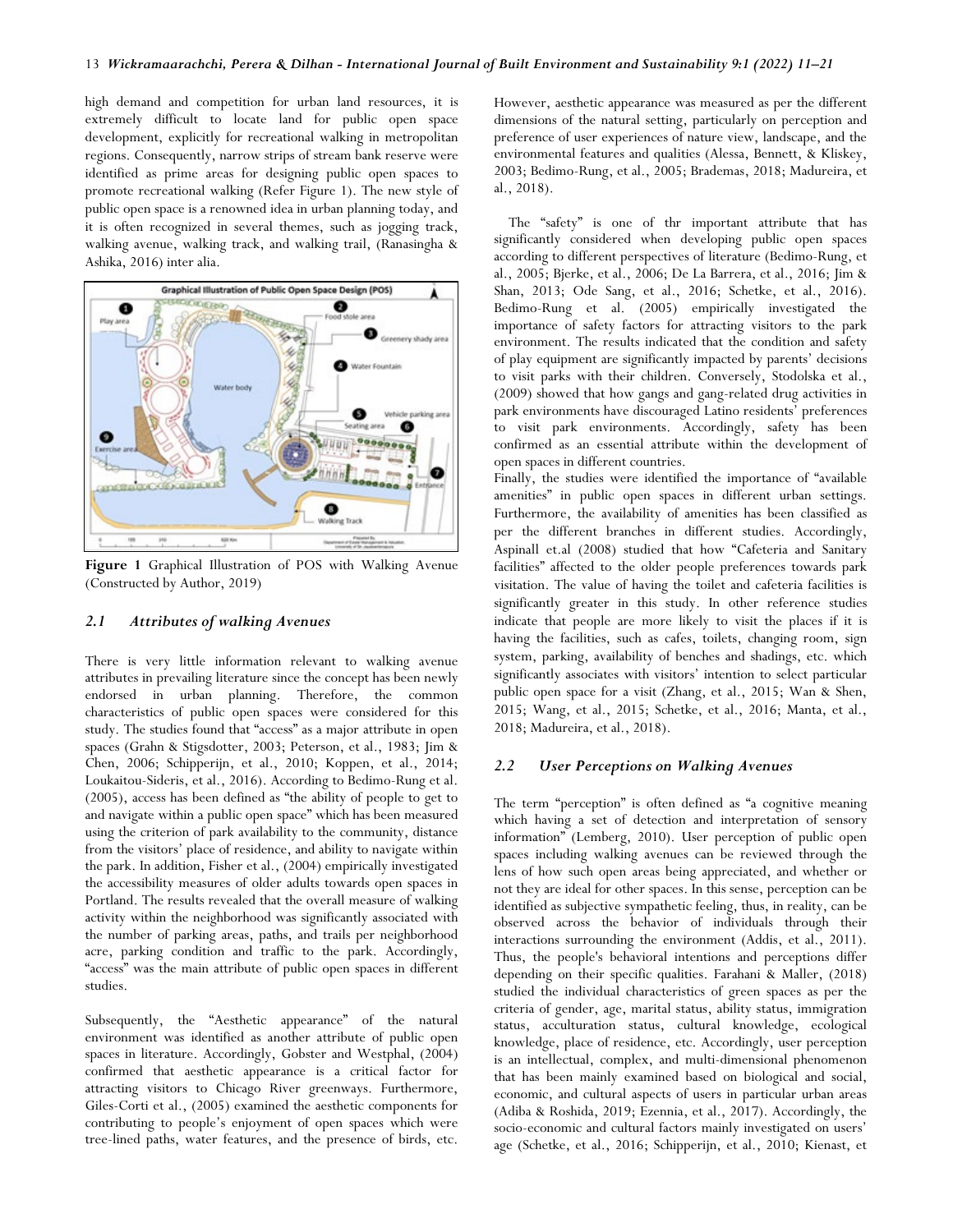al., 2012), gender (Ode Sang, et al., 2016; Schipperijn, et al., 2010; Carter & Horwitz, 2014; Conedera, et al., 2015), education, income, and employment (Jim & Shan, 2013; Schipperijn, et al., 2010; Ramlee, et al., 2016), etc. These factors are important to the provision of public open spaces to improve the quality of public open spaces and design them in line with user intensions and preferences.

Prior research has discovered substantial connections between POS features and user preference, as well as substantial connections between neighborhood preference and well-being on POS features. It does not, however, explicitly address recreational walking, including the novel paradigm of walking avenues and its characteristics. To address these gaps and develop stronger evidence foundation to guide walking track construction, further research is needed to evaluate specific walking track elements in depth and analyze their links with contextually relevant social and economic factors of users.

## **3. Methodology**

#### *3.1 Description of Study Area*

The study focused on three urban walking avenues that are recently developed from two key neighborhood districts, which are located in western province Sri Lanka (Refer Figure 2). The Table 1 presents the specific characteristics of each selected walking avenues.



**Figure 2** Location Map of Neighborhood Districts (Constructed by Author, 2019)

## *3.2 Data Collection - A Selection of Respondents*

The mixed method approach is primarily adopted for this study. The primary data was collected through a self-administered questionnaire, face-to-face interviews, and observations. The users of the walking ways are the target population of the study. The design of the questionnaires is based on a literature survey and pilot field observation. The questionnaire consists of nominal, ordinal, and Likert scale questions. The sample size is determined as 50 from each location while adopting the convenience sampling method. Conversely, semi-structured interviews were carried out for in-depth understanding of research arena with selected professionals, in particularly urban planners, engineers and technical officers of the Sri Lanka Land Reclamation & Development Corporation, Provincial Road Development Authority and Urban Development Authority. The secondary data was mainly collected from the main planning authority in the relevant areas.

## *3.2 Data Analysis Procedure*

The descriptive statistics is used to identify the socioeconomic characteristics of the respondents from the three case study areas. The Univariate analysis was used to analyze the level of affection of social factors of the mentioned facilities. For the purpose of Compare Dimensions, those factors can group according to the output of univariate analysis. Then, Robust test of equality of mean was applied to check whether mean of all dimensions are same or not. If at least one dimension is different from other, then the technique of Homogeneous Subsets were utilized to analyze the users' perceptions towards walking avenue attributes by classifying them with comparable mean values (to rank the above identify groups of facilities)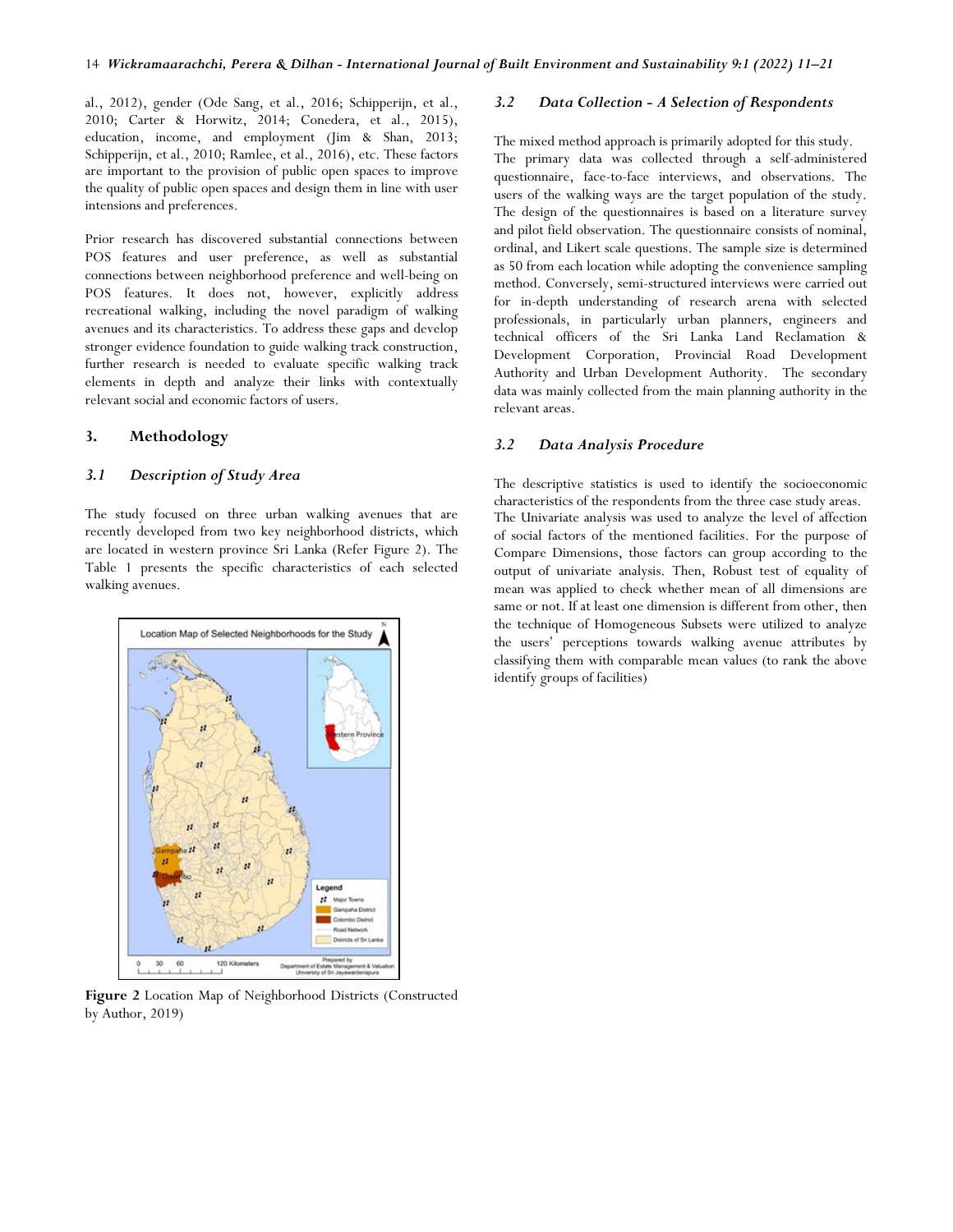| Parliament Walking Track (Case A)                                                                             | <b>Oruthota Walking Track</b><br>(Case B)                                                                                             | Mahara Dalupitiya Walking Track<br>(Case C)                                                                                          |
|---------------------------------------------------------------------------------------------------------------|---------------------------------------------------------------------------------------------------------------------------------------|--------------------------------------------------------------------------------------------------------------------------------------|
|                                                                                                               | <b>Type of Development</b>                                                                                                            |                                                                                                                                      |
| Recreational                                                                                                  | Recreational                                                                                                                          | Recreational                                                                                                                         |
|                                                                                                               | <b>Purpose of Development</b>                                                                                                         |                                                                                                                                      |
| Retention of water                                                                                            | Retention of water                                                                                                                    | Retention of water                                                                                                                   |
|                                                                                                               | <b>Water Body</b>                                                                                                                     |                                                                                                                                      |
| Diyawanna Oya                                                                                                 | Ooruwal Oya                                                                                                                           | Mudun Ela stream                                                                                                                     |
|                                                                                                               | Length and Width of the Track                                                                                                         |                                                                                                                                      |
| $1.88km(L)$ 5m(W)                                                                                             | 1.95km(L) 2.4m(W)                                                                                                                     | 1.7km(L) 2.4m(W)                                                                                                                     |
|                                                                                                               | Location                                                                                                                              |                                                                                                                                      |
| Western province                                                                                              | Western province                                                                                                                      | Western province                                                                                                                     |
| Colombo District                                                                                              | Gampaha District                                                                                                                      | Gampaha District                                                                                                                     |
| Sri Jayawardenepura Kotte                                                                                     | Oruthota                                                                                                                              | Kiribathgoda                                                                                                                         |
|                                                                                                               | <b>Significant Elements</b>                                                                                                           |                                                                                                                                      |
| covered with Sandy Loam Soil, Solar<br>power lightning, Shady trees, benches,<br>parking, and cafeteria, etc. | covered with Paving blocks and it contains<br>120m length and 8 ft. width foot therapy<br>section. Solar power lighting, Shady trees. | covered with Paving blocks and it contains<br>120m length and 3 feet width ft. therapy<br>section. Solar power lighting, Shady trees |
|                                                                                                               | <b>Present Condition</b>                                                                                                              |                                                                                                                                      |
| Entrance                                                                                                      |                                                                                                                                       |                                                                                                                                      |
|                                                                                                               |                                                                                                                                       |                                                                                                                                      |
| <b>Walking Track</b>                                                                                          |                                                                                                                                       |                                                                                                                                      |
|                                                                                                               |                                                                                                                                       |                                                                                                                                      |
| Parking                                                                                                       |                                                                                                                                       |                                                                                                                                      |
|                                                                                                               |                                                                                                                                       |                                                                                                                                      |

**Table 1** Characteristic of Selected Walking Avenues

**Bench Arrangement**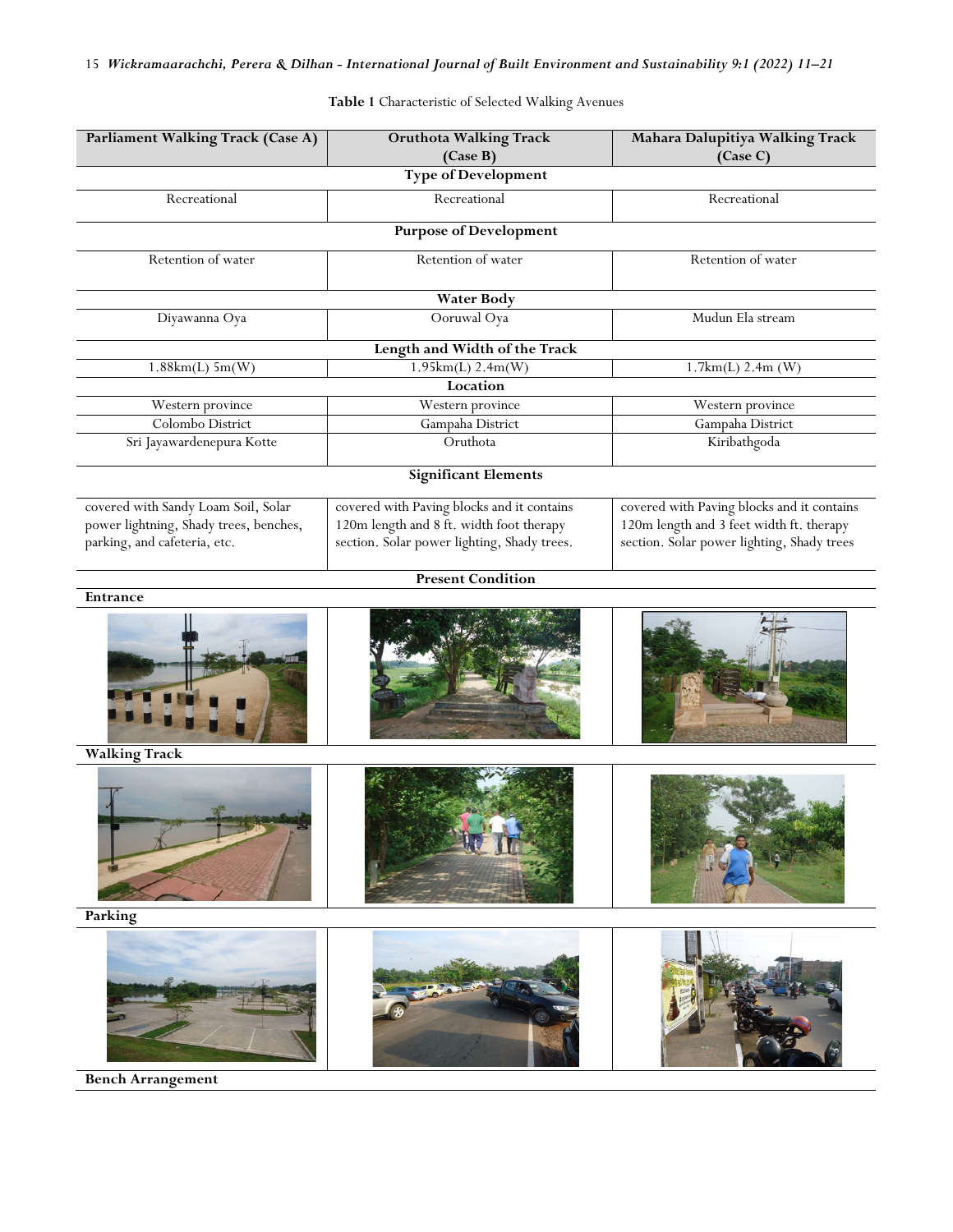

## **4. Results and Discussion**

# *4.1 Socioeconomic Characteristics of Respondents*

The five socioeconomic parameters of gender, age, education level, employment type, and income level were used to identify the characteristics of respondents are summarized in Table 2.

The male respondents outnumbered female respondents by a little margin. The respondents were classified into seven age groups viz., <18 years (Σn = 3);19- 25 years(Σn = 9); 26-35 years( $\Sigma$ n= 36); 36- 45 years( $\Sigma$ n= 63); 46-55 years( $\Sigma$ n=34);

56-65 years( $\Sigma$ n=4) and >66 years ( $\Sigma$ n=1). In case A, the majority of respondents (n= 29) had degree-level education, whereas in cases B  $(n=26)$  and C  $(n=22)$ , the majority of respondents had education levels up to A/Ls. Among all 150 respondents, employment types were identified as private sector Employed ( $\Sigma$ n=67); Government sector (( $\Sigma$ n=24); Self employers ( $\Sigma$ n=34), Unemployed person ( $\Sigma$ n=16) and Retired  $(\Sigma n=9)$ . Majority of respondents in case A earned LKR 65001 – 75,000 income range per month (n=12) and 14% of respondents' monthly income more than LKR 100,000. Conversely, majority of case B  $(n= 13)$  and C  $(n=12)$ respondents income level were LKR 45,001- 55,000, and anyone not earned more than LKR 100,000 per month.

| Socioeconomic          | <b>Case A</b>            |                          | Case B                   |                          | Case C                   |                          |  |
|------------------------|--------------------------|--------------------------|--------------------------|--------------------------|--------------------------|--------------------------|--|
| <b>Parameters</b>      | Frequency                | $\frac{0}{0}$            | Frequency                | $\frac{0}{0}$            | Frequency                | $\frac{0}{0}$            |  |
| Gender                 |                          |                          |                          |                          |                          |                          |  |
| Male                   | 36                       | 72                       | 38                       | 76                       | 40                       | 80                       |  |
| Female                 | 14                       | 28                       | 12                       | 24                       | 10                       | 20                       |  |
| Age                    |                          |                          |                          |                          |                          |                          |  |
| >18                    |                          | $\overline{2}$           | $\overline{2}$           | $\overline{4}$           | $\overline{\phantom{a}}$ | $\overline{\phantom{a}}$ |  |
| $19 - 25$              | $\overline{4}$           | 8                        | 3                        | 6                        | $\overline{2}$           | $\overline{4}$           |  |
| $26 - 35$              | 13                       | 26                       | 14                       | 28                       | 9                        | 18                       |  |
| $36 - 45$              | 20                       | 40                       | 21                       | 42                       | 22                       | 44                       |  |
| $46 - 55$              | 11                       | 22                       | 9                        | 18                       | 14                       | 28                       |  |
| $56 - 65$              |                          | $\overline{2}$           |                          | 2                        | $\overline{2}$           | $\overline{4}$           |  |
| <66                    | $\overline{\phantom{a}}$ | $\overline{\phantom{a}}$ | $\overline{\phantom{a}}$ | $\overline{\phantom{a}}$ |                          | $\overline{2}$           |  |
| <b>Education Level</b> |                          |                          |                          |                          |                          |                          |  |
| Up to $O/L$            | $\overline{2}$           | $\overline{4}$           | 18                       | 36                       | 12                       | 24                       |  |
| up to $A/L$            | 19                       | 28                       | 26                       | 52                       | 22                       | 44                       |  |
| Degree Level           | 29                       | 58                       | 6                        | 12                       | 16                       | 32                       |  |
| Employment Type        |                          |                          |                          |                          |                          |                          |  |
| Private Sector         | 27                       | 54                       | 21                       | 42                       | 19                       | 38                       |  |

**Table 2** Socio Economic Characteristics of Respondent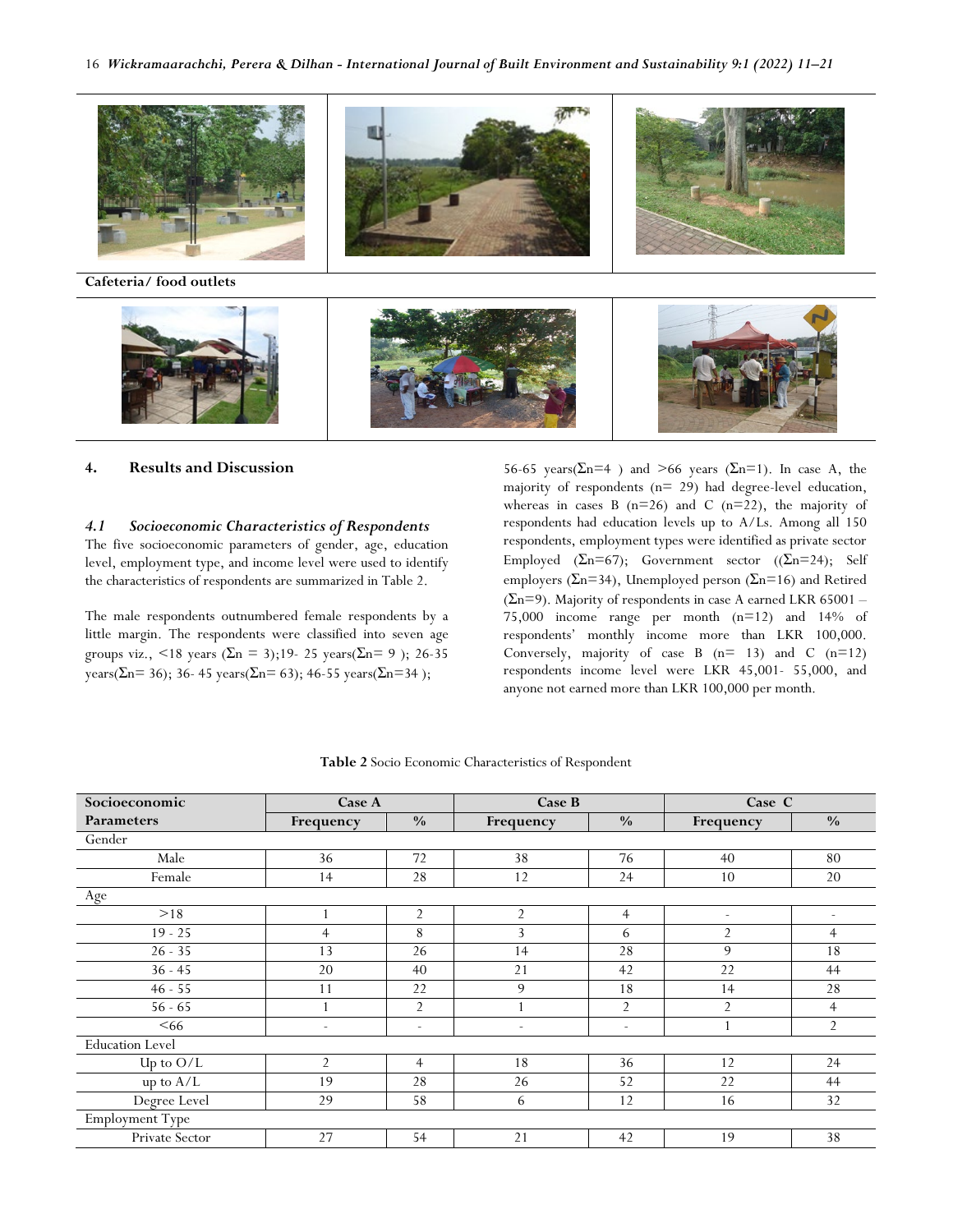17 *Wickramaarachchi, Perera & Dilhan - International Journal of Built Environment and Sustainability 9:1 (2022) 11–21*

| Government Sector | 14 | 28             | 6              | 12             | 4  | 8              |
|-------------------|----|----------------|----------------|----------------|----|----------------|
| Self-Employment   | 4  | 8              | 12             | 24             | 18 | 36             |
| Unemployment      |    | $\mathfrak{D}$ | 7              | 14             | 8  | 16             |
| Retired           | 4  | 8              | 4              | 8              |    | $\overline{2}$ |
| Income Level      |    |                |                |                |    |                |
| < 15000           |    | 10             | 4              | 8              | 10 | 20             |
| 15001 - 25000     |    | 4              |                | 10             | 4  | 8              |
| 25001 - 35000     |    | 4              | 11             | 22             |    | 14             |
| 35001 - 45000     |    | $\mathfrak{D}$ | 9              | 18             | 9  | 18             |
| 45001 - 55000     |    | 6              | 13             | 26             | 12 | 24             |
| 55001 - 65000     |    | 14             | $\mathfrak{D}$ | $\overline{4}$ | 8  | 16             |
| 65001 - 75000     | 12 | 24             | $\mathbf{3}$   | 6              | -  |                |
| 75001 - 85000     | 10 | 20             | $\mathcal{D}$  | $\overline{4}$ | ٠  |                |
| 85000 - 100000    |    | $\mathfrak{D}$ |                | $\mathfrak{D}$ |    |                |
| >100000           |    | 14             |                | ۰              |    |                |

Source: Survey data 2019

# *4.2 Evaluating Walking Avenue Attributes in Relation to Socioeconomic Characteristics of Users*

In the questionnaire survey, it has been collected data from respondents about different type of facilities such as Toilets, Changing Rooms, Cafeteria, and Street Vendors, parking facility, Availability of Benches, Shading, Land Escape, Natural View, and Safety. To analyze the level of affection of above social factors for the mentioned facilities the Univariate analysis were used. Accordingly, Table 3 represents the significant values of each socio-economic factors and different facilities of walking avenues in three case areas

**Table 3** Walking Avenue Attributes in Relation to Social & Economic Characteristics of User

|                             |                      |                      |              |           | Test of Between - Subjects Effects |                      |                      |         |           |           |
|-----------------------------|----------------------|----------------------|--------------|-----------|------------------------------------|----------------------|----------------------|---------|-----------|-----------|
| Types of facilities         | $\mathcal{C}$        | <b>SV</b>            | $\mathsf{P}$ | B         | $\mathbf T$                        | CR                   | Sh                   | LE      | NV        | Sa        |
| Social and economic factors | Sig.                 | Sig.                 | Sig.         | Sig.      | Sig.                               | Sig.                 | Sig.                 | Sig.    | Sig.      | Sig.      |
| Corrected Model             | .053                 | .273                 | .156         | .156      | .070                               | .053                 | .047                 | .315    | .643      | .508      |
| Intercept                   | .000                 | .000                 | .000         | .000      | .000                               | .000                 | .000                 | .000    | .000      | .000      |
| Gender                      | .112                 | .206                 | .500         | .500      | .066                               | .063                 | .530                 | .329    | .312      | .042      |
| Age                         | .415                 | .814                 | .183         | .183      | .382                               | .537                 | .116                 | .274    | .996      | .523      |
| Education                   | .967                 | .783                 | .239         | .239      | .248                               | .652                 | .220                 | .339    | .900      | .721      |
| Employment                  | .141                 | .704                 | .481         | .481      | .671                               | .052                 | .143                 | .419    | .317      | .140      |
| Income                      | .010                 | .380                 | .135         | .135      | .083                               | .055                 | .775                 | .975    | .649      | .294      |
| Gender * Age                | .268                 | .666                 | .121         | .121      | 1.000                              | .105                 | 1.000                | .304    | .210      | .172      |
| Gender * Education          | 1.000                |                      | .432         | .432      | 1.000                              | .681                 | .319                 | .304    | 1.000     | .818      |
| Gender * Employment         | .780                 | 1.000                | .432         | .432      | 1.000                              | .681                 | .319                 | 1.000   | 1.000     | .490      |
| Gender * Income             | .962                 | .720                 | .680         | .680      | .973                               | .261                 | .504                 | .369    | .945      | .332      |
| Age * Education             | .076                 | .483                 | .178         | .178      | .490                               | .304                 | .469                 | .756    | .416      | .269      |
| Age * Employment            | .600                 | .497                 | .440         | .440      | .639                               | .930                 | .056                 | .941    | .701      | .096      |
| Age * Income                | .758                 | .347                 | .635         | .635      | .710                               | .105                 | .676                 | .067    | .382      | .977      |
| Education * Employment      |                      | $\bullet$            | ÷            |           |                                    |                      |                      |         |           |           |
| Education * Income          | .477                 | .122                 | .638         | .638      | .743                               | .685                 | .660                 | .235    | .335      | .487      |
| Employment * Income         | .620                 | .989                 | .592         | .592      | .158                               | .247                 | .600                 | .537    | .611      | .908      |
| Gender * Age * Education    | $\ddot{\phantom{0}}$ | $\bullet$            | $\bullet$    | $\bullet$ | $\ddot{\phantom{0}}$               | $\ddot{\phantom{0}}$ | $\cdot$              | $\cdot$ | $\cdot$   | $\bullet$ |
| Gender * Age * Employment   | $\ddot{\phantom{0}}$ |                      |              |           |                                    | $\ddot{\phantom{0}}$ | $\ddot{\phantom{0}}$ |         |           |           |
| Gender * Age * Income       | $\ddot{\phantom{0}}$ | $\ddot{\phantom{0}}$ | $\cdot$      |           | $\ddot{\phantom{0}}$               | $\ddot{\phantom{a}}$ | $\ddot{\phantom{0}}$ |         | $\bullet$ |           |
| Gender * Education *        | $\bullet$            |                      |              |           | $\ddot{\phantom{0}}$               | $\ddot{\phantom{a}}$ | $\ddot{\phantom{0}}$ |         | $\cdot$   |           |
| Employment                  |                      |                      |              |           |                                    |                      |                      |         |           |           |
| Gender * Education * Income |                      |                      |              |           |                                    |                      |                      |         |           |           |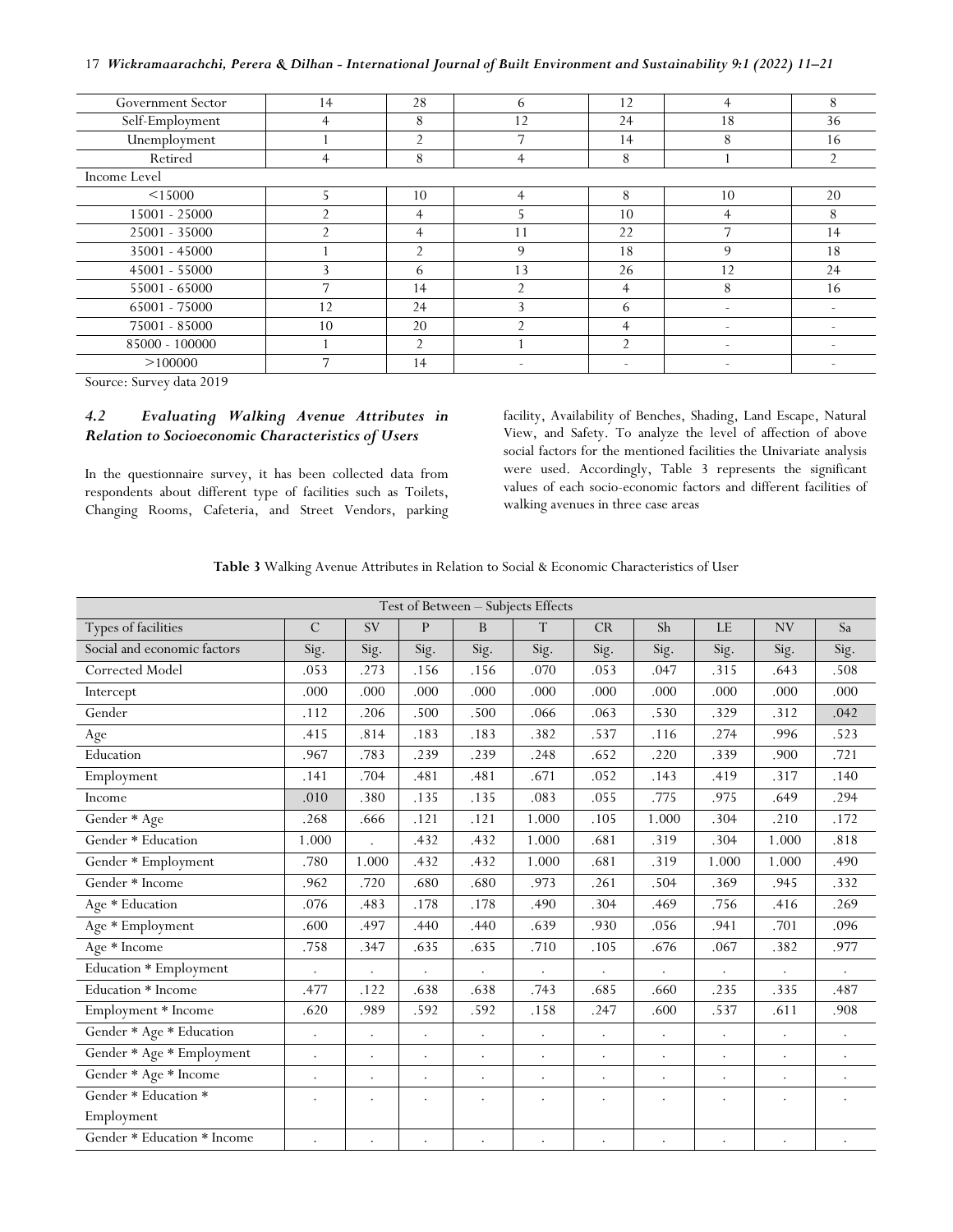| Gender * Employment * Income   | $\ddot{\phantom{a}}$ |         |       | $\bullet$ |        | $\bullet$ | $\bullet$ | $\cdot$   | $\bullet$ | $\cdot$ |
|--------------------------------|----------------------|---------|-------|-----------|--------|-----------|-----------|-----------|-----------|---------|
| Age * Education * Employment   | $\ddot{\phantom{a}}$ | $\cdot$ | ٠     |           |        |           | $\bullet$ | $\bullet$ |           |         |
| Age * Education * Income       | .617                 | .809    | 1.000 | 1.000     | .785   | .909      | .103      | .320      | .485      | .726    |
| Age * Employment * Income      | .160                 | .866    | .537  | .537      | 1.000  | .747      | .122      | .228      | 1.000     | .856    |
| Education * Employment *       | $\bullet$            |         |       |           |        |           |           |           |           |         |
| Income                         |                      |         |       |           |        |           |           |           |           |         |
| Gender * Age * Education *     |                      |         |       |           |        |           |           |           |           |         |
| Employment                     |                      |         |       |           |        |           |           |           |           |         |
| Gender * Age * Education *     | ٠                    |         |       |           |        |           |           |           |           |         |
| Income                         |                      |         |       |           |        |           |           |           |           |         |
| Gender * Age * Employment *    |                      |         |       |           |        |           |           |           |           |         |
| Income                         |                      |         |       |           |        |           |           |           |           |         |
| Gender * Education *           |                      |         |       |           |        |           |           |           |           |         |
| Employment * Income            |                      |         |       |           |        |           |           |           |           |         |
| Age * Education * Employment * | $\cdot$              |         |       |           |        |           |           |           |           |         |
| Income                         |                      |         |       |           |        |           |           |           |           |         |
| Gender * Age * Education *     |                      |         |       |           |        |           |           |           |           |         |
| Employment * Income            |                      |         |       |           |        |           |           |           |           |         |
| Error                          | 120.33               | 55.66   | 15.08 | 15.083    | 9.583  | 55.250    | 9.333     | 8.750     | 5.833     | 7.047   |
| Total                          | 1625                 | 1253    | 2371  | 2371      | 3394   | 1437      | 2870      | 3203      | 3545      | 23360   |
| Corrected Total                | 677.47               | 223.3   | 73.87 | 73.873    | 52.240 | 310.86    | 53.333    | 38.193    | 21.473    | 27.762  |
| R Squared                      | .822                 | .751    | .796  | .796      | 0.817  | 0.822     | .825      | .771      | .728      | .746    |

\*Note: (Cafeteria= C, Street Vendors=SV, parking facility=P, Availability of Benches= B, Toilets = T, Changing Rooms= CR, Shading=Sh, Land Escape= LE, Natural View= NV, and Safety=Sa.)

Source: Survey data 2019

As per the findings of table 3, all the significant values are greater than 0.05 (5% level significant) that are insignificant apart from the income level with facility of cafeteria and gender with safety facilities. Hence, it is indicating that the Income affected to the Facility of Cafeteria. In such a situation, it is appropriate to check the relation of various income categories. For this purpose, the study was use the method of post Hoc Multiple Comparisons for Observed mean. The results reveled that mean value of all income groups were not different expect few groups. Therefore, for the purpose of Compare Dimensions it can group as follows according to the output of post hoc output.

- − Group 3.1: Cafeteria facilities for person who's income level below Rs. 65 000
- − Group 3.2: Cafeteria facilities for person who's income level above Rs. 65 001
- − Perception on safety different among gender groups.

Therefore, safety can group as below for the purpose of Compare Dimensions.

- − Group 10.1: Safety of male
- − Group 10.2: Safety of Female

To Compare 12 groups, researcher can use One-way ANOVA or Robust test after test homogeneity of variance.

Table 4 represents each group of variables for compare dimension.

**Table 4** Comparative Dimension of each Variable

| Group No     | Dimensions                                   |
|--------------|----------------------------------------------|
| Group 1      | Facility of Toilet                           |
| Group 2      | Facility of Changing Room                    |
| Group $3:1$  | Cafeteria facilities for person who's income |
|              | level bellow Rs. 65 000                      |
| Group 3.2    | Cafeteria facilities for person who's income |
|              | level above Rs. 65 001                       |
| Group 4      | Availability of Street vendor                |
| Group 5      | Facility of Car parking                      |
| Group 6      | Availability of Bench                        |
| Group 7      | Availability of Shading                      |
| Group 8      | Availability of land Scape                   |
| Group 9      | Availability of Natural View                 |
| Group 10.1   | Safety of male                               |
| Group $10.2$ | Safety of Female                             |

The Levene's Test for Equality of Variances is used to determine variance homogeneity.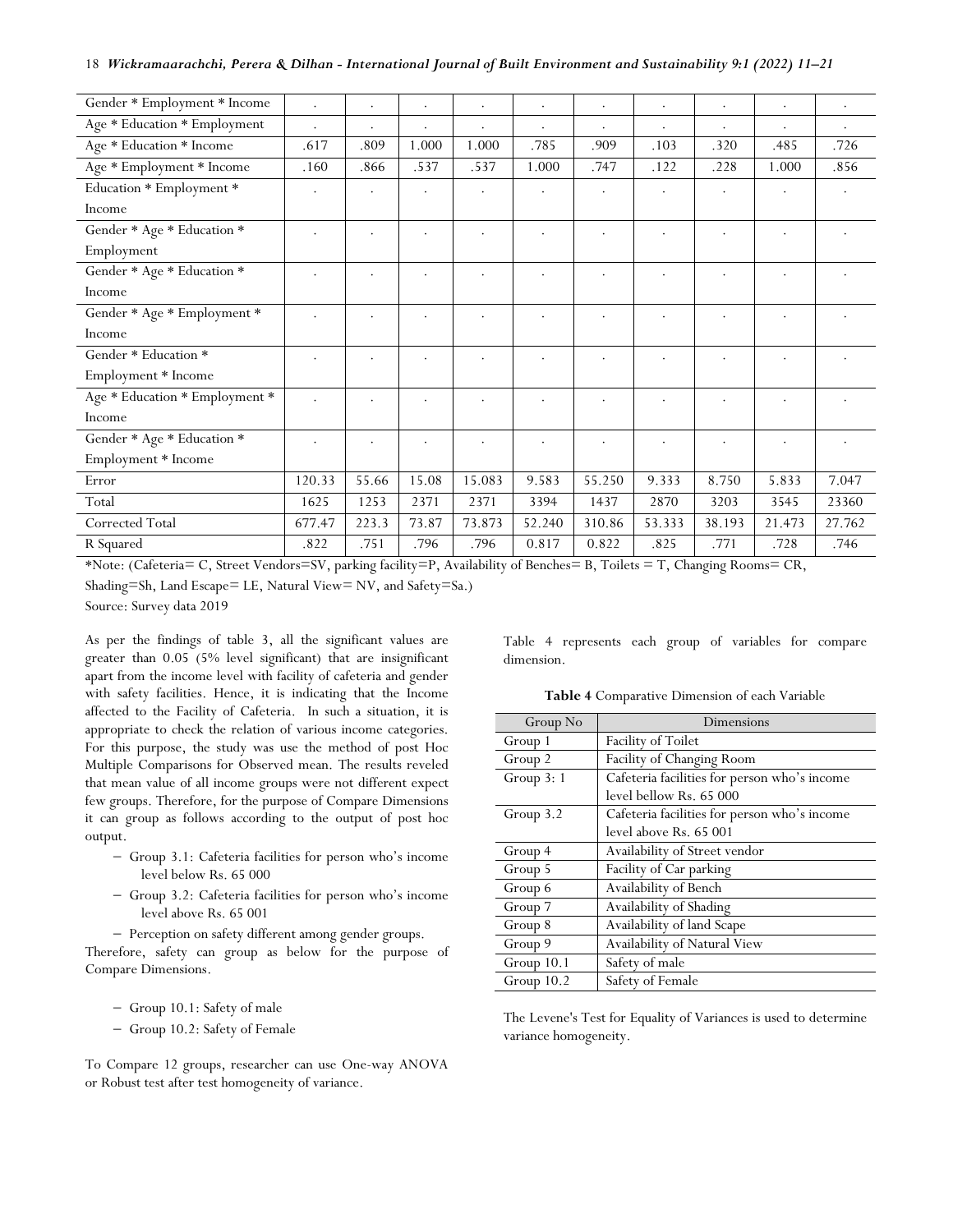| Test of Homogeneity of Variances |  |      |        |  |  |  |  |  |
|----------------------------------|--|------|--------|--|--|--|--|--|
| Dimension                        |  |      |        |  |  |  |  |  |
| ብናን<br>Levene Statistic          |  |      |        |  |  |  |  |  |
|                                  |  |      |        |  |  |  |  |  |
| 142 777                          |  | 1488 | (1()() |  |  |  |  |  |

**Table 5** Test of Homogeneity of Variance

P value is less than  $0.05$  (P value  $\leq 0.05$ ); therefore reject the null hypothesis. Hence, at least one variance is differing from others. Therefore, Robust test of equality of Means were apply to check whether means of all dimensions are same or not (refer Table 5).

Table 6 presents the results of the Robust Tests of Equality Means of this study.

| Robust Tests of Equality of Means |                  |     |         |      |  |  |  |  |
|-----------------------------------|------------------|-----|---------|------|--|--|--|--|
| Dimension                         | <b>Statistic</b> | df1 | df2     | Sig. |  |  |  |  |
| Welch                             | 4.213E3          | 11  | 425.109 | .000 |  |  |  |  |
| Brown-Forsythe                    | 951.874          | 11  | 385.445 | .000 |  |  |  |  |
| a. Asymptotically F distributed.  |                  |     |         |      |  |  |  |  |

#### **Table 6** Robust Test of Equality Means

P value is less than  $0.05$  (P value  $\leq 0.05$ ); therefore reject the null hypothesis. At least one Mean Value is differing from others.Therefore, homogenous subsets technique was applied to identify each homogenous group of dimensions. Table 7 presents the homogeneous subsets of the Study.

**Table 7** Homogeneous Subsets of the Study

| Dimension                                              |     |       |                           |      |                |      |       |  |  |
|--------------------------------------------------------|-----|-------|---------------------------|------|----------------|------|-------|--|--|
| Hochberg                                               |     |       |                           |      |                |      |       |  |  |
| Group                                                  | N   |       | Subset for alpha $= 0.05$ |      |                |      |       |  |  |
|                                                        |     | 1     | $\overline{2}$            | 3    | $\overline{4}$ | 5    | 6     |  |  |
| Group3.1                                               | 114 | 2.04  |                           |      |                |      |       |  |  |
| Group4                                                 | 150 |       | 2.62                      |      |                |      |       |  |  |
| Group2                                                 | 150 |       | 2.74                      |      |                |      |       |  |  |
| Group5                                                 | 150 |       |                           | 3.91 |                |      |       |  |  |
| Group6                                                 | 150 |       |                           | 3.91 |                |      |       |  |  |
| Group3.2                                               | 36  |       |                           | 4.03 |                |      |       |  |  |
| Group7                                                 | 150 |       |                           | 4.33 | 4.33           |      |       |  |  |
| Group8                                                 | 150 |       |                           |      | 4.59           | 4.59 |       |  |  |
| Group1                                                 | 150 |       |                           |      | 4.72           | 4.72 |       |  |  |
| Group9                                                 | 150 |       |                           |      |                | 4.85 |       |  |  |
| Group10.1                                              | 114 |       |                           |      |                |      | 4.95  |  |  |
| Group10.2                                              | 36  |       |                           |      |                |      | 4.98  |  |  |
| Sig.                                                   |     | 1.000 | 1.000                     | .198 | .365           | .994 | 1.000 |  |  |
| Means for groups in homogeneous subsets are displayed. |     |       |                           |      |                |      |       |  |  |

Source: Survey data 2019

As per the results of Table 7, five homogenous groups of dimensions were identified viz., Group 10.2 and Group10.1;

Group 1, Group 7, Group 8 and Group 9; Group 3.2, Group 5 and Group 6; Group 2 and Group 4 and Group 3.1. According to the identified groups of the study, the above ranks can expansion as follows.

- − 1st Rank: Safety of male, Safety of Female
- − 2nd Rank: Facility of Toilet, Availability of Shading, Availability of land Escape, Availability of Natural View
- − 3rd Rank: Cafeteria facilities for person who's income level above Rs. 65 001, Facility of Car parking, Availability of Bench
- − 4th Rank: Facility of Changing Room, Availability of Street vendor
- − 5th Rank: Cafeteria facilities for person who's income level bellow Rs. 65 000

The above ranks indicating that, Safety (Safety of male, Safety of Female) is the most prioritized character, which influence for attract public for walking areas. Subsequently characters such as Facility of Toilet, Availability of Shading, Availability of land Escape and Availability of Natural View are affecting for attract public for walking areas up to some extent. Furthermore, it emphasize that, the factor of Cafeteria facilities for person who is income level bellow Rs. 65000 is the lowest prioritized character, which influence for attract public for walking areas according to the above sample.

Accordingly, safety (safety of male, safety of female) was a major concern for respondents in all three surveys, as safety was not a problem for users in terms of fear of other people, fear of harm, fear of unsecured animals, and anxiety about traffic flow (especially for those who walking on the jogging trails). Other studies, such as one in Los Angeles (Gearin and Kahle, 2006) have discovered a significant preference for safety in parks. City dwellers in Los Angeles (Gearin and Kahle, 2006) and Hong Kong (Lo and Jim, 2012) have expressed concerns about safety. Increased maintenance seems to boost a person's liking for and sense of security in order to increase public usage of parks visitors. Subsequently, facilities of toilet, availability of shading, availability of landscape and availability of natural view have affected to attract public for walking areas in this study. All three studies had considerable sanitation in terms of cleanliness toilet facilities, and it can be inferred that because all the walking avenues were recently established, they have a proper management system in place with a fresh backdrop. The landscape, shade, and natural view are all considered vital components of POS, and they are also important factors in this study due to the presence of walking pathways with suitable paving blocks, a therapeutic area, solar power illumination, shaded trees, and well-maintained water streams. Thus, many of the respondents stated that natural environment variables had a direct impact on their desire to engage in physical exercise. Various natural environmental influences motivate individuals to jog, stroll, or engage in various forms of physical exercise. The visual aesthetic quality and natural view are vital for users' physical and psychological well-being, as well as for POS's tourist potential. In line with prior research, the study found that high landscape visual quality and natural view have a significant impact on users' enjoyment with urban parks (Chen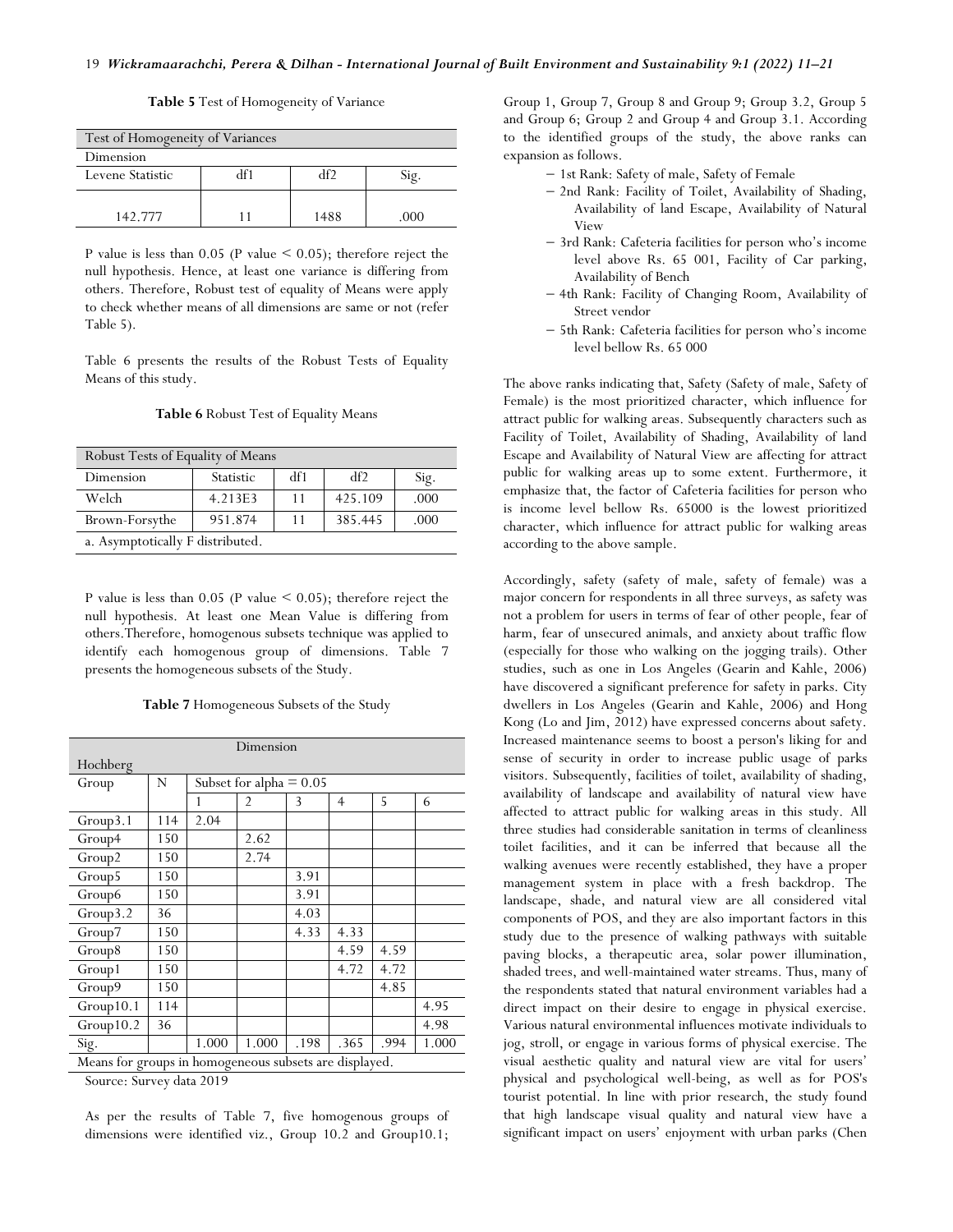et al., 2009). Hence, the variable of Cafeteria facilities for person who is income level above LKR 65,001, facility of car parking and availability of benches are the third significant variables that important to attract public for walking areas. Finally, facility of changing room and availability of street vendors are identified as forth group of factors that influence on user preferences towards walking avenues. The cafeteria facilities for person whose income level below LKR 65, 000 are the lowest prioritized and less influenced factor to attract public for walking areas. Accordingly, people do not expect changing rooms and street food, while high-income groups (income level above LKR 65, 000) enjoy herbal drinks in cafeterias along walking avenues.

#### **5. Conclusion and Research Implications**

This paper enlightened the knowledge from survey-based respondent to examine public perceptual preference towards attributes of urban walking avenues in Sri Lanka. For this purpose, it was selected three different cases in Colombo and Gampaha urban areas depicted as (Case A), (Case B) and (Case C). The most common geographical feature of these three places is designed related with water streams. Findings specify that safety is most prominent and preferred attribute of walking avenues. Subsequently, well designed landscaping with natural view, availability of shading and facility of toilet has significant contribution on better perceptions of the walking avenues in the study area. The respective significant factors affecting to the user's attractiveness to the walking avenues are facility of car parking and availability of benches as per the findings of the study. However, people do not show a considerable preference to facilities of changing rooms and street foods, while highincome groups favorably wish to promote to the herbal drinks in cafeterias of walking avenues. The outcome of this study is immensely important to design and management of outdoor environment to prioritize interventions that are likely to maximize preference for different segments of the population. Analysis of participant's responses produced useful information about the relative importance of attributes. Accordingly, analysis procedure of this study may be applied to other environmental settings in which attribute priorities are required to be understood. The safety of the walking path is most preferred attribute in this study. It provides a clue towards responsible bodies for constructing new walking paths with safer environment. In addition offering health and recreational facilities for the public which can also be identified specific benefits, such as protecting water resource (resurgence of streams with clean water, restore of pollute streams, reduction of erosion of stream banks), income generation (By designing community based riverine gardening projects which can generate income for local residence through plant nurseries, cultivating riverine fruit, herbal, vegetables and other useful trees such as bamboos in the stream banks, cultivating high value rice varieties in paddy lands adjacent to the foot paths and promoting inland fishery ), Ecology & Recreation ( this project can be creatively expanded to transform from improved streams into bio corridors by connecting forest with upgrading ecological balance of biodiversity of the watershed) and promoting eco-tourism ( It can be creatively linked with activities of botanical gardens which will generate the opportunities for local investors who involved in eco-tourism).

## **Acknowledgements**

The authors sincerely acknowledge the Center for Real Estate Studies (CRES), Department of Estate Management and Valuation, University of Sri Jayewardenepura, Sri Lanka.

#### **References**

Addis, D. R., Roberts, R. P. & Schacter, D. L. (2011). Age-related neural changes in autobiographical remembering and imagining. *Neuropsychology*, 49(13): 3656-3669.

Adiba, S. & Roshida, A. M. (2019). User perception in Public Open Space; A Case of New Delhi, India*. Malaysia, GBES*.

Alessa, L., Bennett, S., & Kliskey ,A. (2003). Effects of knowledge, personal attribution and perception of ecosystem health on depreciative behaviors in the intertidal zone of Pacific Rim National Park and Reserve. *Journal of Environmental Management*, 68: 207–218

Bedimo-Rung, A. L., Mowen, A. J. & Cohen, D. A. (2005). The significance of parks to physical activity and public health: a conceptual model.. *American Journal Of Preventive Medicine*, 28(2): 159-168.

Bjerke, T., Østdahl, T., Thrane, C. & Strumse, E. (2006). Vegetation density of urban parks and perceived appropriateness for recreation. *Urban Forestry & Urban Grennings* , 5(1): 35-44.

Brademas, J. (2018). Basic Concepts: Philosophical Analysis of Play,Recreation, and Leisure. *Journal of Lesuire Research*, 12(3): 289- 291.

Carter, M. & Horwitz, P. (2014). Beyond proximity: the importance of green space usability to self-reported health. *Ecohealth*, 11(3): 322- 332.

Chen, B., Adimo, O.A. & Bao, Z. (2009). Assessment of aesthetic quality and multiple functions of urban green space from the users' perspective: The case of Hangzhou Flower Garden, China. *Landsc. Urban Plan*. 93: 76–82.

Conedera, M., Biaggio, A.D., Moretti, M. & Home, R. (2015). Residents' preferences and use of urban and peri-urban green spaces in a Swiss mountainous region of the Southern Alps. *Urban Forestry & Urban Greening*, 14: 139-147.

De La Barrera, F., Paecke, S.R., Harris, J., Bascunan, D. & Farias, J.M.(2016). People's perception influences on the use of green spaces in socio economically differentiated neighborhoods. *Urban Forestry & Urban Greening*, 20: 254-264.

Ezennia, I. S., Uwajeh, P. C. & Irouke, V. M. (2017). User Perception Of Neighbourhood Parks And Open Spaces: A Case Of Karakol, North Cyprus. *International Journal of Scientific and Technological Research,* 6(8): 263-268.

Farahani, L. M. & Maller, C. (2018). Perceptions and Preferences of Urban Greenspaces: A Literature Review and Framework for Policy and Practice. *Official Journal of the International Association for Landscape Ecology*, 61(1865-1542): 1-22.

Fisher,K.J.,Li,F.Z.,Michael,Y., &Cleveland,M.(2004). Neighborhoodlevel influences on physical activity among older adults: A multilevel analysis. *Journal of Aging and Physical Activity*, 12: 45–63.